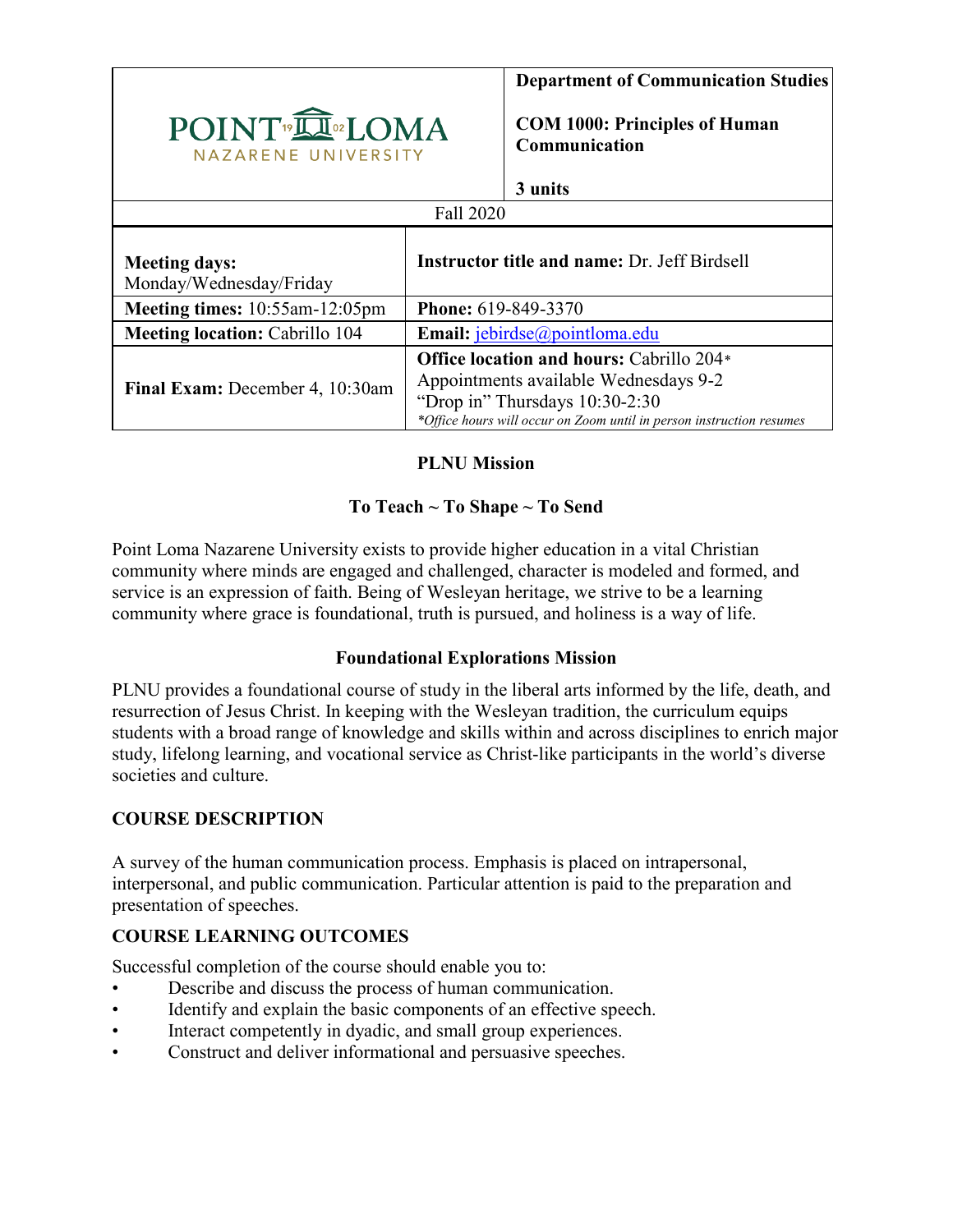# **FOUNDATIONAL EXPLORATIONS LEARNING OUTCOMES**<br>As a required course for in the PLNU general education program, this course will

contribute to the following FELO:

Students who successfully complete this course will be able to effectively express ideas and information to others through oral communication. Results from the informative speech, specifically, will be used to assess the accomplishment of this outcome.

## **REQUIRED TEXTS AND RECOMMENDED STUDY RESOURCES**

Berko, R.M., Wolvin, A. D. & Wolvin, D. R., Aitken, J.E. (2013). *Communicating: A Social, Career and Cultural Focus.* (12th Ed.). New York: Houghton Mifflin Company.

## **COURSE CREDIT HOUR INFORMATION**

In the interest of providing sufficient time to accomplish the stated Course Learning Outcomes, this class meets the PLNU credit hour policy for a 3 unit class delivered over 15 weeks. It is anticipated that students will spend a minimum of 37.5 participation hours per credit hour on their coursework. For this course, students will spend an estimated 112.5 total hours (averaging 7 hours/week) meeting the course learning outcomes.

## **ASSESSMENT AND GRADING**

During the course of the semester you will be responsible for the following written assignments. See the descriptions below and the detailed instructions at the end of the syllabus for more details.

| <b>Assignment Distribution:</b>            |                                              | Grade Scale   |          |                          |      |          |     |
|--------------------------------------------|----------------------------------------------|---------------|----------|--------------------------|------|----------|-----|
| <b>Online Activities</b>                   | $200$ pts                                    | Percentage    |          |                          |      | Points   |     |
| Exam 1                                     | $50$ pts<br>$100$ pts                        | A             | 93       | $\overline{\phantom{a}}$ | 100  | 744      | 800 |
| <b>Informative Presentation</b>            |                                              | $A-$          | 90       | $\overline{\phantom{a}}$ | 92.9 | 720      | 743 |
| Self-Evaluation of Informative             |                                              | $B+$          | 87       | $\overline{\phantom{a}}$ | 89.9 | 696      | 719 |
| Presentation<br><b>Review Presentation</b> | 50 pts<br>$100$ pts                          | B             | 83       | $\overline{\phantom{a}}$ | 86.9 | 664      | 695 |
| Persuasive Presentation                    | $100$ pts<br>50 pts<br>$50$ pts<br>$100$ pts | $B-$          | 80       | $\overline{\phantom{a}}$ | 82.9 | 640      | 663 |
| <b>Classmate Evaluation of Persuasive</b>  |                                              | $C+$          | 77       |                          | 79.9 | 616      | 639 |
| Speech                                     |                                              | $\mathcal{C}$ | 73       | $\overline{\phantom{a}}$ | 76.9 | 584      | 615 |
| Exam 2                                     |                                              | $C-$          | 70       |                          | 72.9 | 560      | 583 |
| Video Resume                               |                                              | $D+$          | 67       | $\overline{\phantom{a}}$ | 69.9 | 536      | 559 |
|                                            |                                              | D             | 63       | $\blacksquare$           | 66.9 | 504      | 535 |
|                                            |                                              | $D-$          | 60       | $\blacksquare$           | 62.9 | 480      | 503 |
|                                            |                                              | F             | $\theta$ |                          | 59.9 | $\theta$ | 479 |
|                                            |                                              |               |          |                          |      |          |     |

## **ASSIGNMENTS AND READINGS**

All assignments must be typed (double-spaced, 8.5" x 11" paper, one-side, 225-250 wpp, 1" margins, 12pt font, Times New Roman or Courier typeface) unless otherwise instructed. Use the APA style guide where necessary (see https://owl.english.purdue.edu/owl/resource/560/01/ for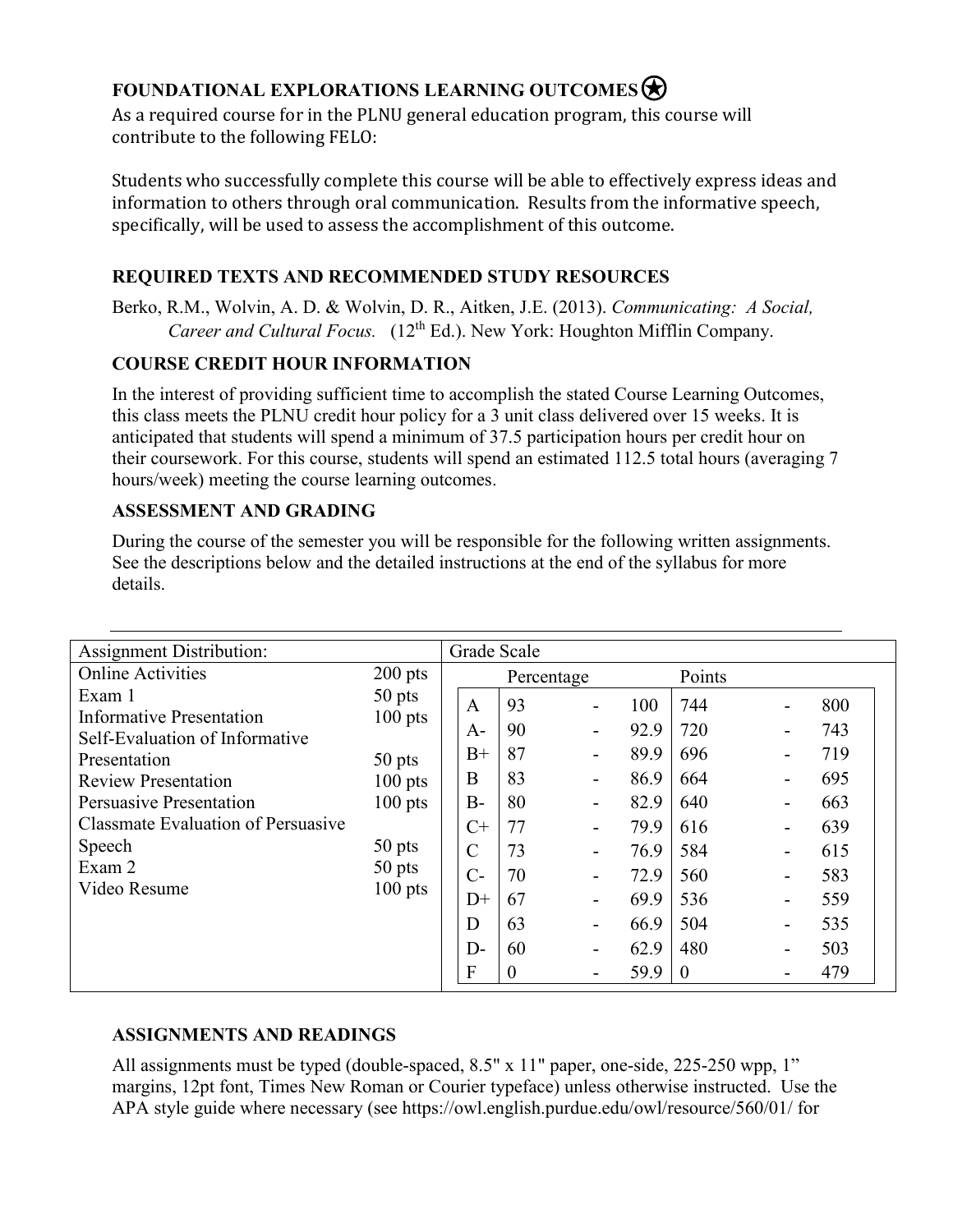formatting assistance). The most likely time for your computer/internet connection to crash is minutes before an assignment is due. Please plan ahead.

## **GRADING**

Regardless of your prior experiences with grading, I am insistent that a "C" is considered "average" or acceptable work, grades of "B" and "A" are awarded for above average and exceptional work respectively. Normally, those students receiving A's represent the top 10 - 25% of a class.

Feedback on written assignments will be provided using the "Annotated Comments" feature in Canvas. Please follow the instructions at https://tinyurl.com/BirdsellGrades to access them.

There is a 24-7 rule in this class: you must wait at least 24 hours after receiving a grade to discuss it, and no later than 7 days. Any discussion of grades must occur outside of class time. I will gladly talk about assignments (non-grade issues) past the 7-day period. To avoid confusion, you must (a) document the error in writing, (b) state why you think it is an error (based on the syllabus (course expectations, grading policies, etc.) and specific assignment details.), and (c) suggest what you think should be done to rectify the error (in cases where this is not obvious). These matters will be dealt with promptly. (If an error had been made which benefits you, please accept it as a "gift" which does not need to be reported.)

## **INCOMPLETES AND LATE ASSIGNMENTS**

All assignments are to be submitted/turned in on Canvas. Incompletes will only be assigned in extremely unusual circumstances. Assignments turned in past due will be accepted but the grade will be reduced by 10% as soon as the assignment is tardy and another 10% for every 24 hour period after that.

#### **ONLINE ATTENDANCE AND PARTICIPATION**

Throughout the course, you will be asked to complete online activities. Your submissions in response to these activities will contribute to your grade (see Assessment and Grading). Submissions must be graded as "complete" in order to receive credit. If a submission does not meet the requirements for an activity, you will receive feedback on how it can be improved and a date by which that improvement must occur via a resubmission. If the re-submission does not substantially address the feedback provided, it will remain "incomplete."

## **PLNU ATTENDANCE AND PARTICIPATION POLICY**

Regular and punctual attendance at all **synchronous** class sessions is considered essential to optimum academic achievement. If the student is absent for more than 10 percent of class sessions (virtual or face-to-face), the faculty member will issue a written warning of deenrollment. If the absences exceed 20 percent, the student may be de-enrolled without notice until the university drop date or, after that date, receive the appropriate grade for their work and participation. In some courses, a portion of the credit hour content will be delivered **asynchronously** and attendance will be determined by submitting the assignments by the posted due dates. See [Academic Policies](https://catalog.pointloma.edu/content.php?catoid=46&navoid=2650#Class_Attendance) in the Undergraduate Academic Catalog. If absences exceed these limits but are due to university excused health issues, an exception will be granted.

#### **Asynchronous Attendance/Participation Definition**

A day of attendance in asynchronous content is determined as contributing a substantive note, assignment, discussion, or submission by the posted due date. Failure to meet these standards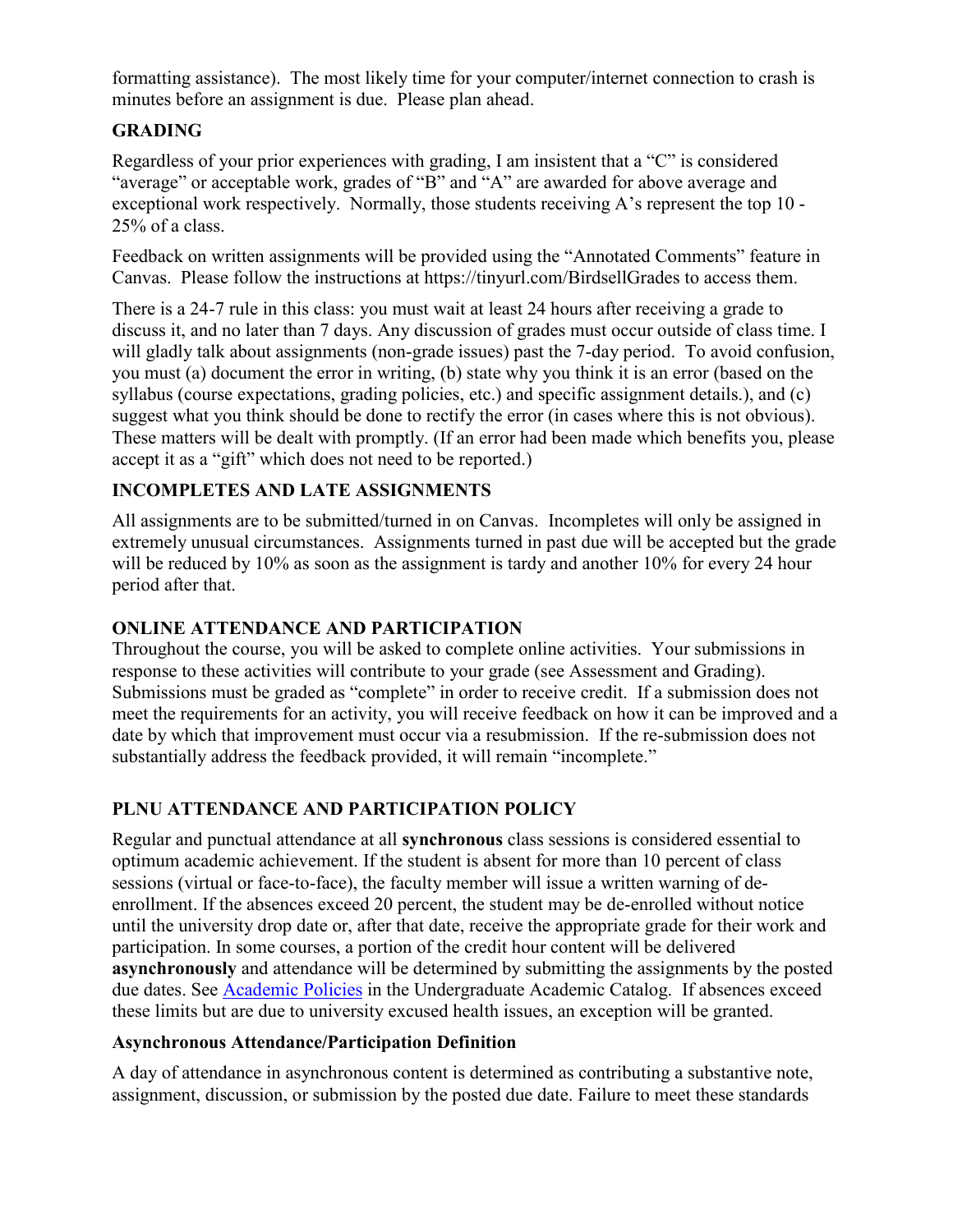will result in an absence for that day. Instructors will determine how many asynchronous attendance days are required each week.

## **PLNU COPYRIGHT POLICY**

Point Loma Nazarene University, as a non-profit educational institution, is entitled by law to use materials protected by the US Copyright Act for classroom education. Any use of those materials outside the class may violate the law.

#### **STATE AUTHORIZATION**

State authorization is a formal determination by a state that Point Loma Nazarene University is approved to conduct activities regulated by that state. In certain states outside California, Point Loma Nazarene University is not authorized to enroll online (distance education) students. If a student moves to another state after admission to the program and/or enrollment in an online course, continuation within the program and/or course will depend on whether Point Loma Nazarene University is authorized to offer distance education courses in that state. It is the student's responsibility to notify the institution of any change in his or her physical location. Refer to the map on [State Authorization](https://www.pointloma.edu/offices/office-institutional-effectiveness-research/disclosures) to view which states allow online (distance education) outside of California.

## **PLNU ACADEMIC HONESTY POLICY**

Students should demonstrate academic honesty by doing original work and by giving appropriate credit to the ideas of others. Academic dishonesty is the act of presenting information, ideas, and/or concepts as one's own when in reality they are the results of another person's creativity and effort. A faculty member who believes a situation involving academic dishonesty has been detected may assign a failing grade for that assignment or examination, or, depending on the seriousness of the offense, for the course. Faculty should follow and students may appeal using the procedure in the university Catalog. See [Academic Policies](https://catalog.pointloma.edu/content.php?catoid=41&navoid=2435#Academic_Honesty) for definitions of kinds of academic dishonesty and for further policy information.

#### **PLNU ACADEMIC ACCOMMODATIONS POLICY**

While all students are expected to meet the minimum standards for completion of this course as established by the instructor, students with disabilities may require academic adjustments, modifications or auxiliary aids/services. At Point Loma Nazarene University (PLNU), these students are requested to register with the Disability Resource Center (DRC), located in the Bond Academic Center [\(DRC@pointloma.edu](mailto:DRC@pointloma.edu) or 619-849-2486). The DRC's policies and procedures for assisting such students in the development of an appropriate academic adjustment plan (AP) allows PLNU to comply with Section 504 of the Rehabilitation Act and the Americans with Disabilities Act. Section 504 prohibits discrimination against students with special needs and guarantees all qualified students equal access to and benefits of PLNU programs and activities. After the student files the required documentation, the DRC, in conjunction with the student, will develop an AP to meet that student's specific learning needs. The DRC will thereafter email the student's AP to all faculty who teach courses in which the student is enrolled each semester. The AP must be implemented in all such courses.

If students do not wish to avail themselves of some or all of the elements of their AP in a particular course, it is the responsibility of those students to notify their professor in that course. PLNU highly recommends that DRC students speak with their professors during the first